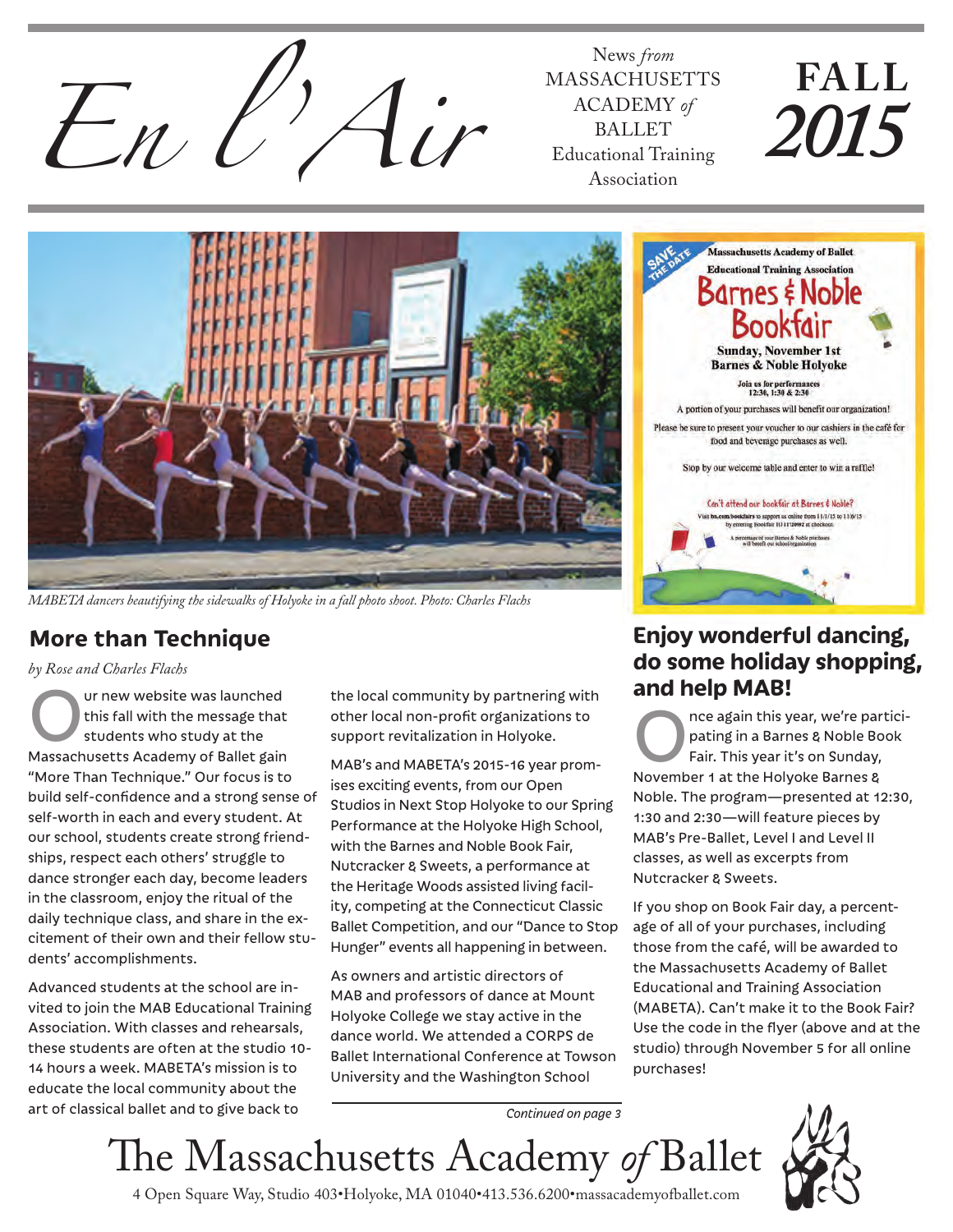## **Dancing Through Their Summers**

Our Level 4 and 5 students had a variety of adventures<br>
with dance and beyond this summer: some trained has<br>
through the four weeks of MAB's Summer Intensive<br>
Profsam, and some traveled to participate in other summer in with dance and beyond this summer: some trained hard Program, and some traveled to participate in other summer intensives. A few of them have shared their stories here.

#### **Emma Jane Konkoly**

I thoroughly enjoyed my time at the Nutmeg Conservatory for the Arts in Torrington, CT this summer. Some highlights of the

> program included learning from experienced teachers, visiting Jacob's Pillow, and playing capture the flag around the building at night. I worked with an amazing faculty that had a variety of different personalities and views on ballet. Many great classes were offered such as partnering, variations, technique, and modern. All in all, I believe that I have learned a lot this summer and have made many friends I will never forget.

**May Saito**

This summer, I attended the Ballet Intensive at Pennsylvania Academy of Ballet, in Narberth, PA for the second year in a row.

I really enjoyed the Martha Graham class that was offered, as well as the dance forms I was more used to from MAB. I spent two weeks there, then moved on to a music camp in New Hampshire where I spent two weeks taking violin lessons and practicing chamber music. When I got back, I immediately started the MAB Summer Intensive, of which I did all four weeks. Working on Giselle was a highlight of my summer, and I felt like I improved a lot at the MAB

Intensive. I loved every minute of it and couldn't wait to get there every morning!

#### **Athina Alimonos**

I had a great time at MAB's intensive this summer! One of my favorite parts about the intensive was being able to perform at the

> end. I loved getting to learn variations from Giselle, La Esmeralda, and Raymonda. However, my favorite variation I learned was Myrtha's variation from Giselle because of how challenging it was. I also liked that the classes weren't huge, so I got individual attention which I benefited from. Overall it was a wonderful experience, and I can't wait to continue improving and learning this year.

#### **Sarah Soares**

"я хочу ручка" ("I want a pen") is the first sentence I learned in Russian (and the only one of the few I still remember). Studying

> Russian was one of the highlights of my six weeks at the Bolshoi Ballet Academy Summer Intensive in Connecticut. A typical day included 30 minutes of stretch class, an hour and a half of technique, two hours of pointe, and an hour of character, topped off by an hour of Russian language. I felt I had really accomplished something by the end of each day. One of my favorite classes was learning a variation from Act 2 of Giselle in place of the usual adagio combina-

tions. Occasionally being yelled at in Russian was also part of the experience I will definitely remember.

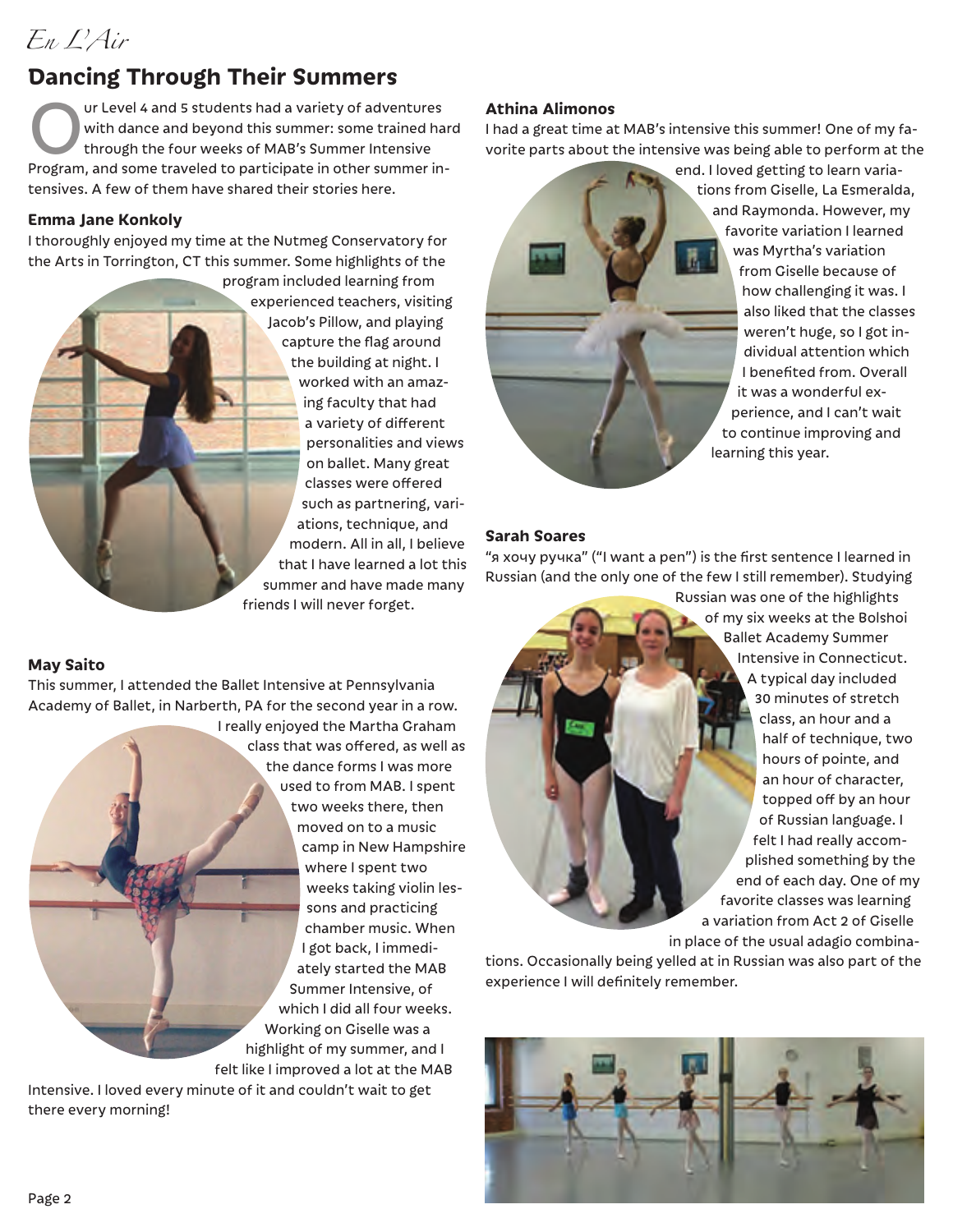News *from* MASSACHUSETTS ACADEMY *of* BALLET Educational Training Association • Fall 2015

#### **Aiden Moriarty**

This summer I spent four weeks right here at MAB. I have always done a couple weeks here in the summer but this year I felt ready

> for the challenge of doing the full four week program. I'm glad I did! The days consist of taking classes in ballet, classical variations, jazz and modern and then there is a show on the last day. It's a lot of dancing and hard work, but we all had a fun time, too. I definitely think practicing every day made me stronger and I am

a better dancer now because of it. The other dancers here are great to hang out with and it was cool meeting kids who go to other studios during the year. I'm happy to see a lot of them decided to come here now for classes, too.



*More than technique, continued from page 1*

of Ballet, where Rose was honored with her third Outstanding Service Award. We also were guest faculty at the Pennsylvania Academy of Ballet and at the Connecticut Concert Ballet summer programs. And, of course, we proudly directed and taught MAB's summer intensive. Charles oversaw the Pilobolus residency and is the rehearsal director for Megawatt by Pilobolus for the Five College Dance Department.

In this newsletter you will find many photos from our spring performance, photos from our summer intensive where students had the opportunity to model Jay Savage designs, and more!

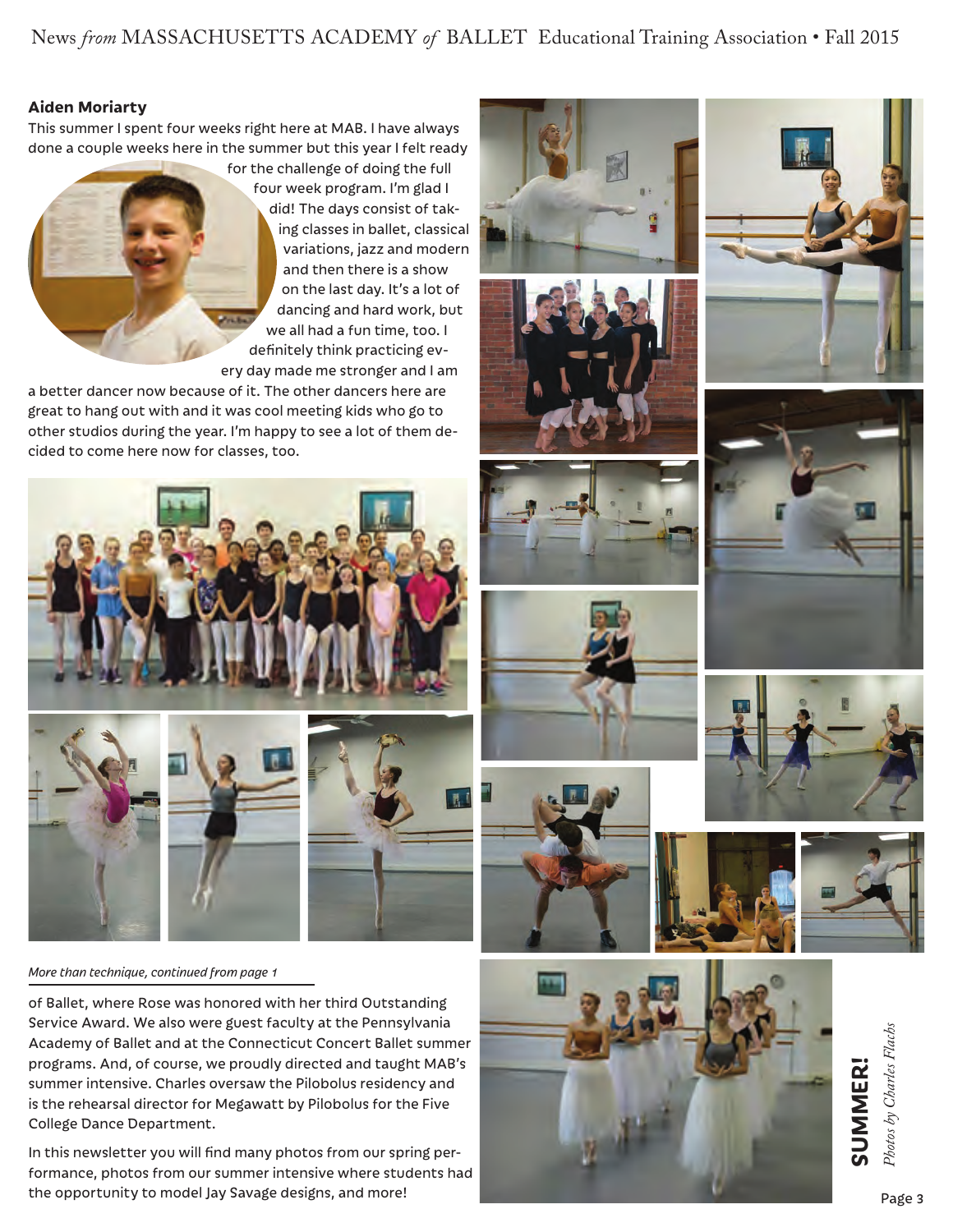*En L'Air*

## **Spring Performance 2015 at Holyoke High School**

























*Photos: Charles Flachs*



瘤

O











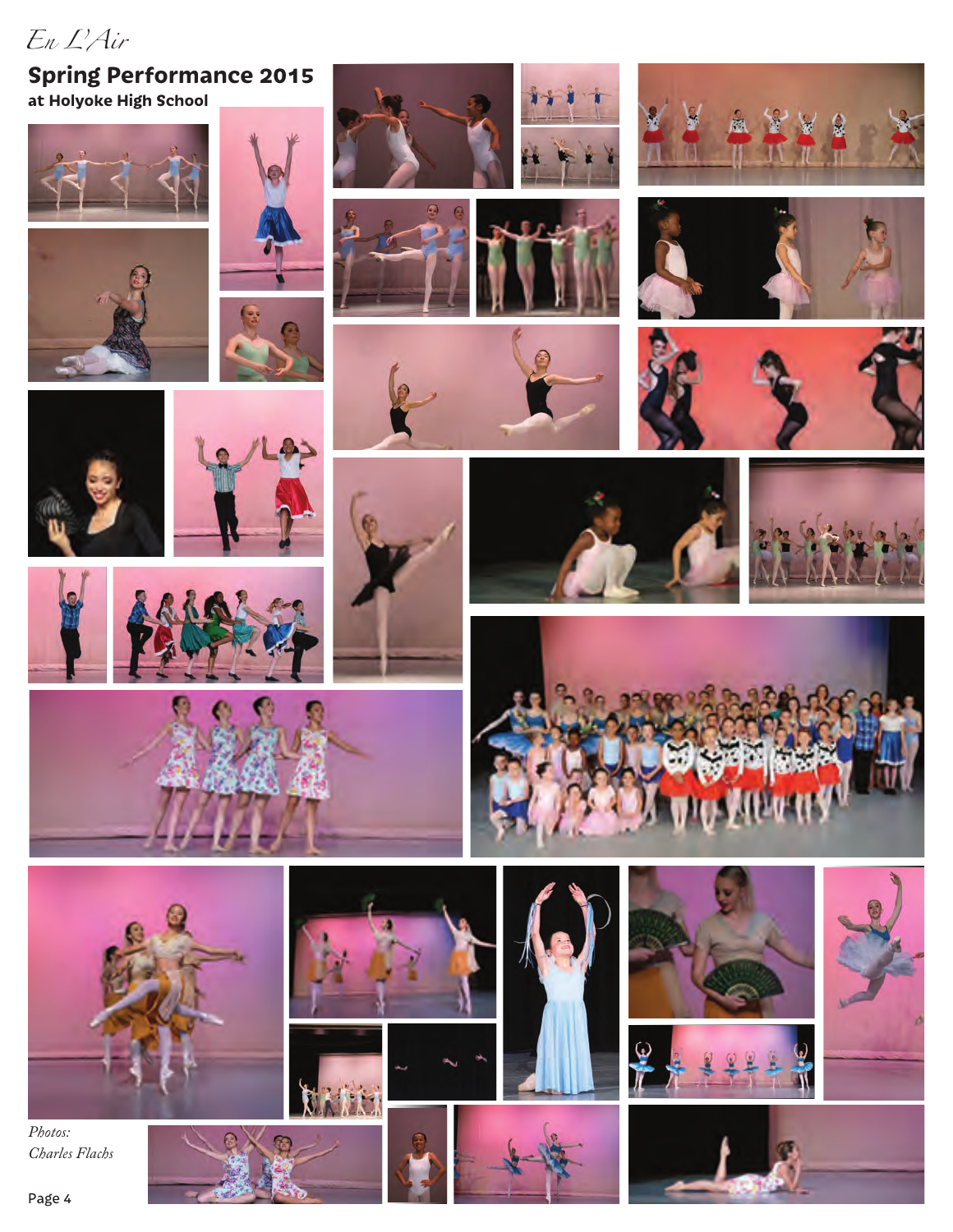## **Urban Fall Photo Shoot 2015**

*Photos: Charles Flachs*

**with MABETA Members**









*A beloved Holyoke holiday tradition*

December 11-13 Wistariahurst Museum Tickets: wistariahurst.org or (413) 322-5660



## **MAB Alum at School at Jacob's Pillow**



**MAB Alum** Liam Saito was invited to participate in the 2015 School at Jacob's

Pillow Ballet Program. The highly competitive two-week intensive attracts students and young professionals as well as guest teachers and choreographers from around the world.

Participants trained from 9-5 six days a week, working on classical repertoire and a contemporary ballet piece choreographed by Matthew Neenan.

Liam, who graduated from the Royal Winnipeg Ballet School in 2015 and is now enrolled in the RWB Aspirant Program, remarked that it was a once-in-a-lifetime experience. "The Pillow is an amazing place," he said. "For two weeks we set aside everything else and focused completely on the joy and beauty of dance."